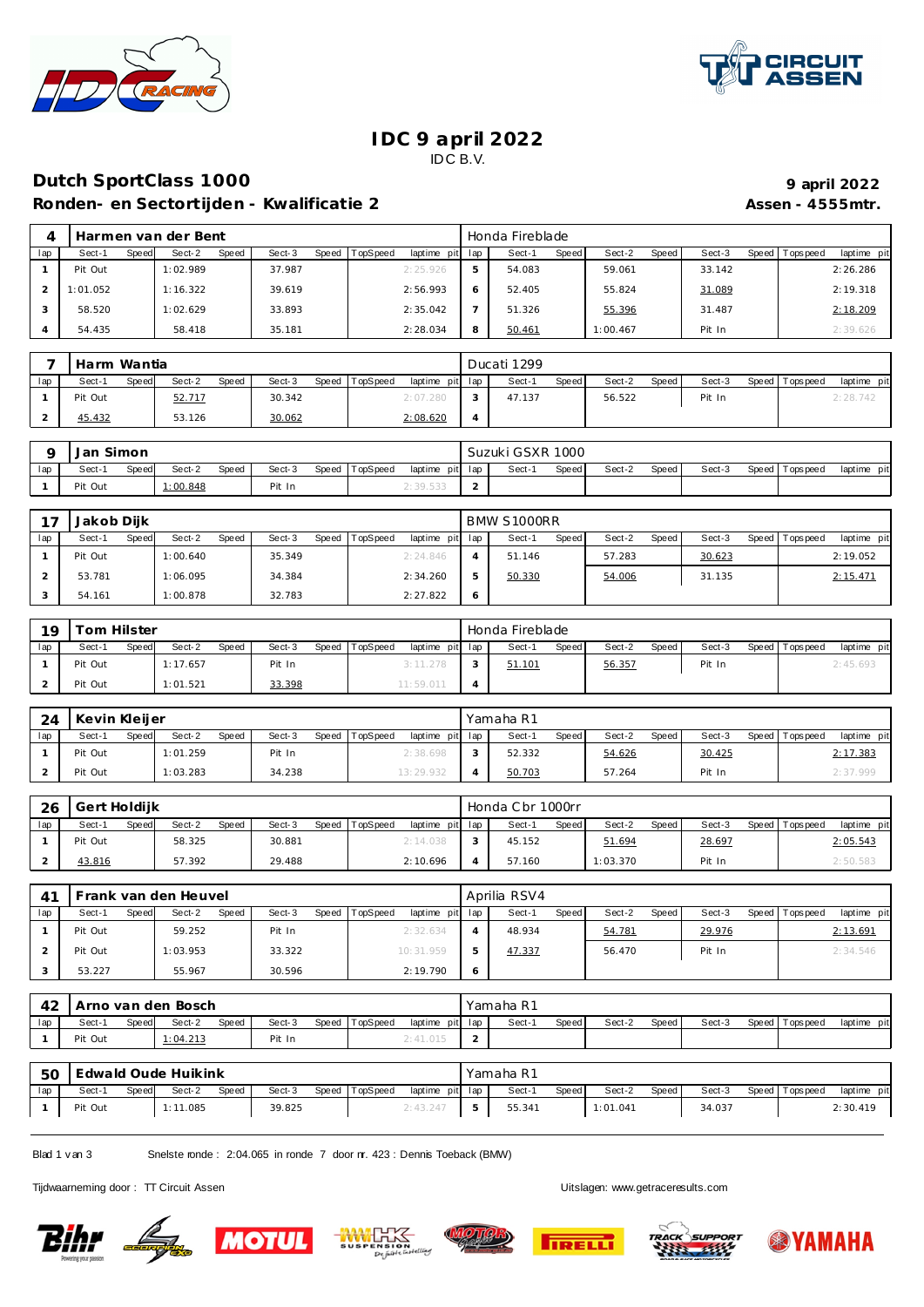



#### **IDC 9 april 2022** IDC B.V.

## **Dutch SportClass 1000 1000 1000 9 1000 9 1000 9 1000 9 1000 9 1000 9 1000 9 1000 9 1000 9 1000 9 1000 9 1000 9 1000 9 1000 9 1000 9 1000 9 1000 9 100**

# **Ronden- en Sectortijden - Kwalificatie 2 Assen - 4555mtr.**

| Ronden- en Sectortijden - Kwalificatie 2 |  |
|------------------------------------------|--|

| 1:01.347 | 1:12.915 | 39.236 | 2:53.498 | 52.104 | 59.727 | 34.125 | 2:25.956 |
|----------|----------|--------|----------|--------|--------|--------|----------|
| 59.536   | 1:06.948 | 37.233 | 2:43.717 | 50.975 | 58.509 | 33.196 | 2:22.680 |
| 56.551   | 1:03.625 | 35.579 | 2:35.755 | 50.378 | 59.832 | 36.826 | 2:27.036 |

| $-$ | Theo Kerssens |       |          |       |        |       |          |                 | Ducati 998 en 1098 |       |         |       |        |                 |             |
|-----|---------------|-------|----------|-------|--------|-------|----------|-----------------|--------------------|-------|---------|-------|--------|-----------------|-------------|
| lap | Sect-1        | Speed | Sect-2   | Speed | Sect-3 | Speed | TopSpeed | laptime pit lap | Sect-1             | Speed | Sect-2  | Speed | Sect-3 | Speed Tops peed | laptime pit |
|     | Pit Out       |       | 1:07.185 |       | 40.794 |       |          | 2:44.777        | :06.074            |       | :22.699 |       | 43.269 |                 | 3:12.042    |

| 59  | Victor Chirita  |                 |                 |                                    | Kawasakizx10r   |                 |        |                                |
|-----|-----------------|-----------------|-----------------|------------------------------------|-----------------|-----------------|--------|--------------------------------|
| lap | Sect-1<br>Speed | Sect-2<br>Speed | Sect-3<br>Speed | laptime pit lap<br><b>TopSpeed</b> | Speed<br>Sect-1 | Sect-2<br>Speed | Sect-3 | laptime pit<br>Speed Tops peed |
|     | Pit Out         | 1:05.974        | 34.067          | 2:34.711                           | 48.947          | 51.686          | 29.588 | 2:10.221                       |
|     | 53.412          | 55.577          | 30.241          | 2:19.230                           | 48.774          | 50.676          | 28.232 | 2:07.682                       |
|     | 52.576          | 53.043          | 29.636          | 2:15.255                           | 48.013          | 50.306          | 28.907 | 2:07.226                       |

| 68  | Roderik Beer |       |          |       |        |       |          |                 |        | l Kawasaki ZX10R |       |          |       |        |                |             |
|-----|--------------|-------|----------|-------|--------|-------|----------|-----------------|--------|------------------|-------|----------|-------|--------|----------------|-------------|
| lap | Sect-1       | Speed | Sect-2   | Speed | Sect-3 | Speed | TopSpeed | laptime pit lap |        | Sect-            | Speed | Sect-2   | Speed | Sect-3 | Speed Topspeed | laptime pit |
|     | Pit Out      |       | 1:01.261 |       | 32.445 |       |          | 2:36.948        | $\sim$ | 54.867           |       | 56.794   |       | 33.360 |                | 2:25.021    |
|     | 56.491       |       | 58.231   |       | 32.922 |       |          | 2:27.644        |        | 54.171           |       | 1:06.032 |       | Pit In |                | 2:48.676    |

|     | Walter Hinderks |       |          |       |        |       |          |                 |   | BMW BMW S 1000RR |       |        |       |        |                |             |
|-----|-----------------|-------|----------|-------|--------|-------|----------|-----------------|---|------------------|-------|--------|-------|--------|----------------|-------------|
| lap | Sect-1          | Speed | Sect-2   | Speed | Sect-3 | Speed | TopSpeed | laptime pit lap |   | Sect-1           | Speed | Sect-2 | Speed | Sect-3 | Speed Topspeed | laptime pit |
|     | Pit Out         |       | 1:12.848 |       | Pit In |       |          | 3:07.363        |   | 52.174           |       | 54.755 |       | 30.897 |                | 2:17.826    |
|     | Pit Out         |       | 1:00.731 |       | 32.378 |       |          | 3:02.098        |   | 48.672           |       | 54.416 |       | 31.172 |                | 2:14.260    |
|     | 55.484          |       | 55.927   |       | 35.316 |       |          | 2:26.727        |   | 46.654           |       | 52.695 |       | Pit In |                | 2:36.295    |
|     | 52.786          |       | 54.358   |       | 30.663 |       |          | 2:17.807        | 8 |                  |       |        |       |        |                |             |

| 94  |         |       | Jan Willem Jonker |              |        |       |          |                 | Honda CBR 1000RR |       |          |       |        |                   |             |
|-----|---------|-------|-------------------|--------------|--------|-------|----------|-----------------|------------------|-------|----------|-------|--------|-------------------|-------------|
| lap | Sect-1  | Speed | Sect-2            | <b>Speed</b> | Sect-3 | Speed | TopSpeed | laptime pit lap | Sect-            | Speed | Sect-2   | Speed | Sect-3 | Speed   Tops peed | laptime pit |
|     | Pit Out |       | 58.383            |              | 36.786 |       |          | ∠: 23.54°       | 50.610           |       | : 00.604 |       | Pit In |                   | 4:37.68     |

| 147 | Matthias Tost |       |          |       |        |       |          |                 | Suzuki GSXR 1000 |       |        |       |        |                 |             |
|-----|---------------|-------|----------|-------|--------|-------|----------|-----------------|------------------|-------|--------|-------|--------|-----------------|-------------|
| lap | Sect-1        | Speed | Sect-2   | Speed | Sect-3 | Speed | TopSpeed | laptime pit lap | Sect-1           | Speed | Sect-2 | Speed | Sect-3 | Speed Tops peed | laptime pit |
|     | Pit Out       |       | 1:23.733 |       | Pit In |       |          | 3:04.113        | 48.275           |       | 52.292 |       | 28.878 |                 | 2:09.445    |
|     | Pit Out       |       | 58.183   |       | 30.646 |       |          | 8:13.502        | 47.839           |       | 51.174 |       | 29.023 |                 | 2:08.036    |
|     | 48.776        |       | 52.402   |       | 29.141 |       |          | 2:10.319        | 47.159           |       | 58.951 |       | Pit In |                 | 2:34.044    |

| 224 | Dennis Morren |       |          |       |        |       |          |                 |   | BMW 1000RR |       |          |       |        |                 |             |
|-----|---------------|-------|----------|-------|--------|-------|----------|-----------------|---|------------|-------|----------|-------|--------|-----------------|-------------|
| lap | Sect-1        | Speed | Sect-2   | Speed | Sect-3 | Speed | TopSpeed | laptime pit lap |   | Sect-1     | Speed | Sect-2   | Speed | Sect-3 | Speed Tops peed | laptime pit |
|     | Pit Out       |       | 1:02.987 |       | 37.959 |       |          | 2:28.754        | ь | 53.571     |       | 1:00.004 |       | 33.289 |                 | 2:26.864    |
|     | 56.396        |       | 1:07.304 |       | 37.169 |       |          | 2:40.869        | 6 | 56.256     |       | 1:02.168 |       | 33.481 |                 | 2:31.905    |
|     | 57.817        |       | 1:08.854 |       | 36.815 |       |          | 2:43.486        |   | 50.403     |       | 57.680   |       | 31.525 |                 | 2:19.608    |
|     | 56.069        |       | 1:03.493 |       | 34.584 |       |          | 2:34.146        | 8 | 52.315     |       | 1:01.400 |       | Pit In |                 | 2:45.268    |

|     | 313   Gijs Mertens |                 |        |                                   |   | Honda Fireblade |        |       |        |                 |             |
|-----|--------------------|-----------------|--------|-----------------------------------|---|-----------------|--------|-------|--------|-----------------|-------------|
| lap | Sect-1<br>Speed    | Sect-2<br>Speed | Sect-3 | Speed TopSpeed<br>laptime pit lap |   | Speed<br>Sect-1 | Sect-2 | Speed | Sect-3 | Speed Tops peed | laptime pit |
|     | Pit Out            | 53.994          | 28.702 | 2:13.533                          |   | 44.482          | 51.720 |       | Pit In |                 | 2:32.024    |
|     | 56.666             | 49.993          | 27.882 | 2:14.541                          | 4 |                 |        |       |        |                 |             |

Blad 2 v an 3 Snelste ronde : 2:04.065 in ronde 7 door nr. 423 : Dennis Toeback (BMW)

Tijdwaarneming door : TT Circuit Assen Uitslagen:<www.getraceresults.com>